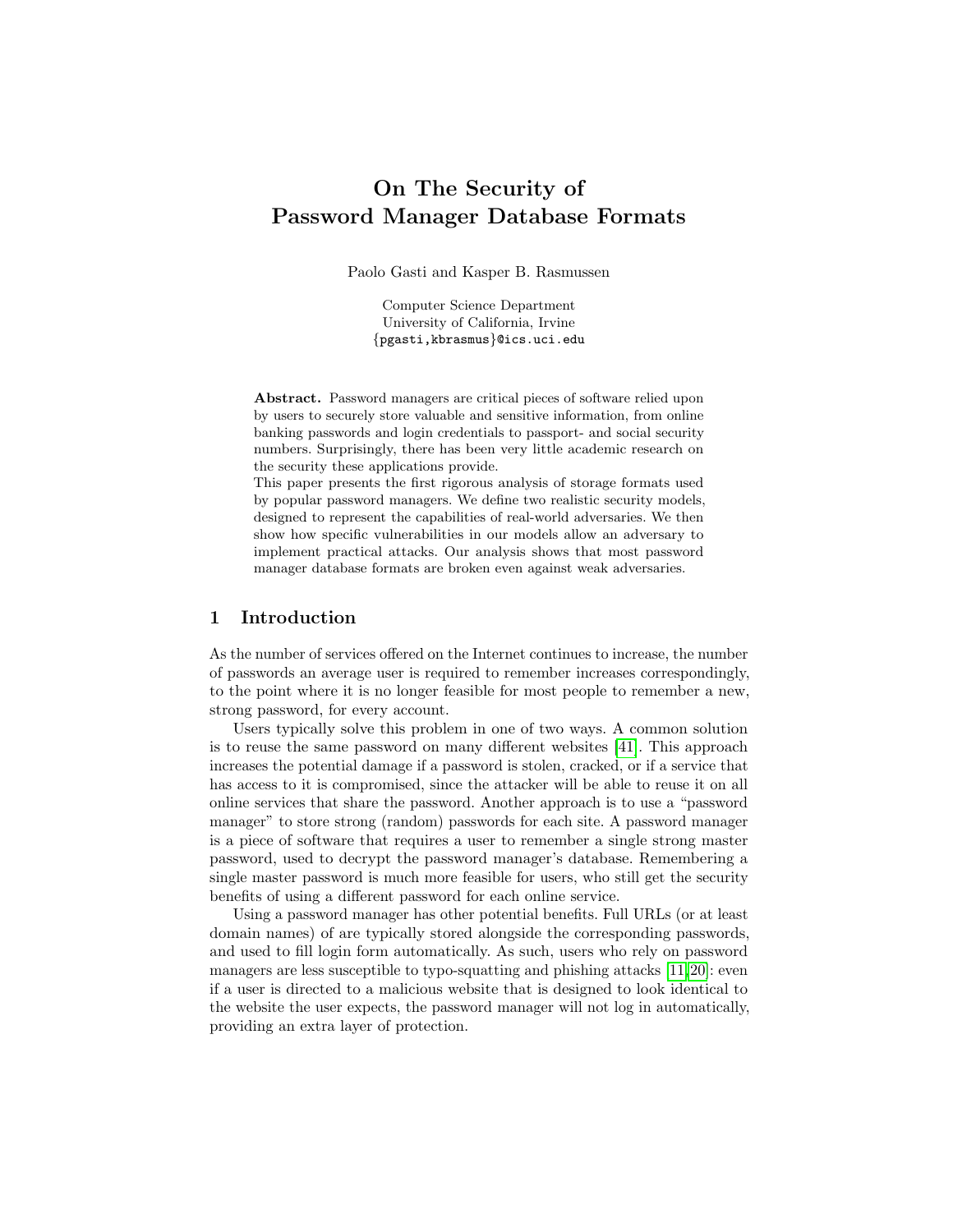Due to the sensitivity of the information typically stored in password databases, most password managers protect their content from unauthorized access. Database formats typically rely on encryption for data protection, where the encryption/decryption key is generated from a master password entered by the user.

This protection is also often designed to allow users to store the password manager database on untrusted storage. Several producers of password managers suggest storing password databases on USB sticks [\[35,](#page-16-2) [37,](#page-17-1) [40\]](#page-17-2), in the cloud [\[1,](#page-15-0) [24\]](#page-16-3) or on mobile devices [\[2,](#page-15-1) [4,](#page-15-2) [27\]](#page-16-4), to allow convenient access to stored passwords. These storage options however, can also enable potential attackers to get hold of the database. Even when a password database is stored on a local hard drive, it may be possible for an attacker to obtain a copy through other means.

If the password manager database format is insecure, then all the advantages of a good password manager are wasted and the user may actually be less secure and more susceptible to, e.g., leakage of private information: privacy-conscious users may want to keep their browsing habits private and therefore delete cookies, history and cache often. On the contrary, password managers represent long-term storage facilities, storing (ideally) the only copy of passwords, and therefore their content is typically never deleted. If a password manager database leaks information about browsing habits, e.g., by storing URL's unencrypted, then clearing the cache and browsing history does not prevent an attacker from learning sensitive information.

In this paper we analyze the security provided by the database formats of some of the most poplar password managers in use at the moment. We define two different adversaries: a passive attacker that only tries to infer information from a password database, and an active attacker that modifies the content or meta-data. We highlight that using "industry standard practices", such as AES-CBC, is not enough to obtain a secure database format, even assuming the implementation of AES-CBC is correct. Note that we do not attempt to provide an exhaustive list of all possible attacks on all password managers. Rather, we model the security provided by common password manager database formats and provide examples of practical attacks.

The rest of this paper is organized as follows: Section [2](#page-1-0) provides a brief overview of password managers used in our study; Section [3](#page-2-0) introduces our system- and attacker models, while Section [4](#page-5-0) analyzes the various database formats in such models. In Section [5](#page-13-0) we discuss various general issues regarding database formats, and Section [6](#page-14-0) covers related work. We conclude in Section [7.](#page-15-3)

# <span id="page-1-0"></span>2 Overview of Password Managers

Password managers differ in many aspects, including database format, functionality, availability of source code, supported platforms and access to cloud storage. Table [1](#page-2-1) summarizes the main features of the password managers we considered. Some popular password managers invent their own database format, used exclusively by them. This is especially true for the password managers embedded in major browsers. We include these in our analysis because these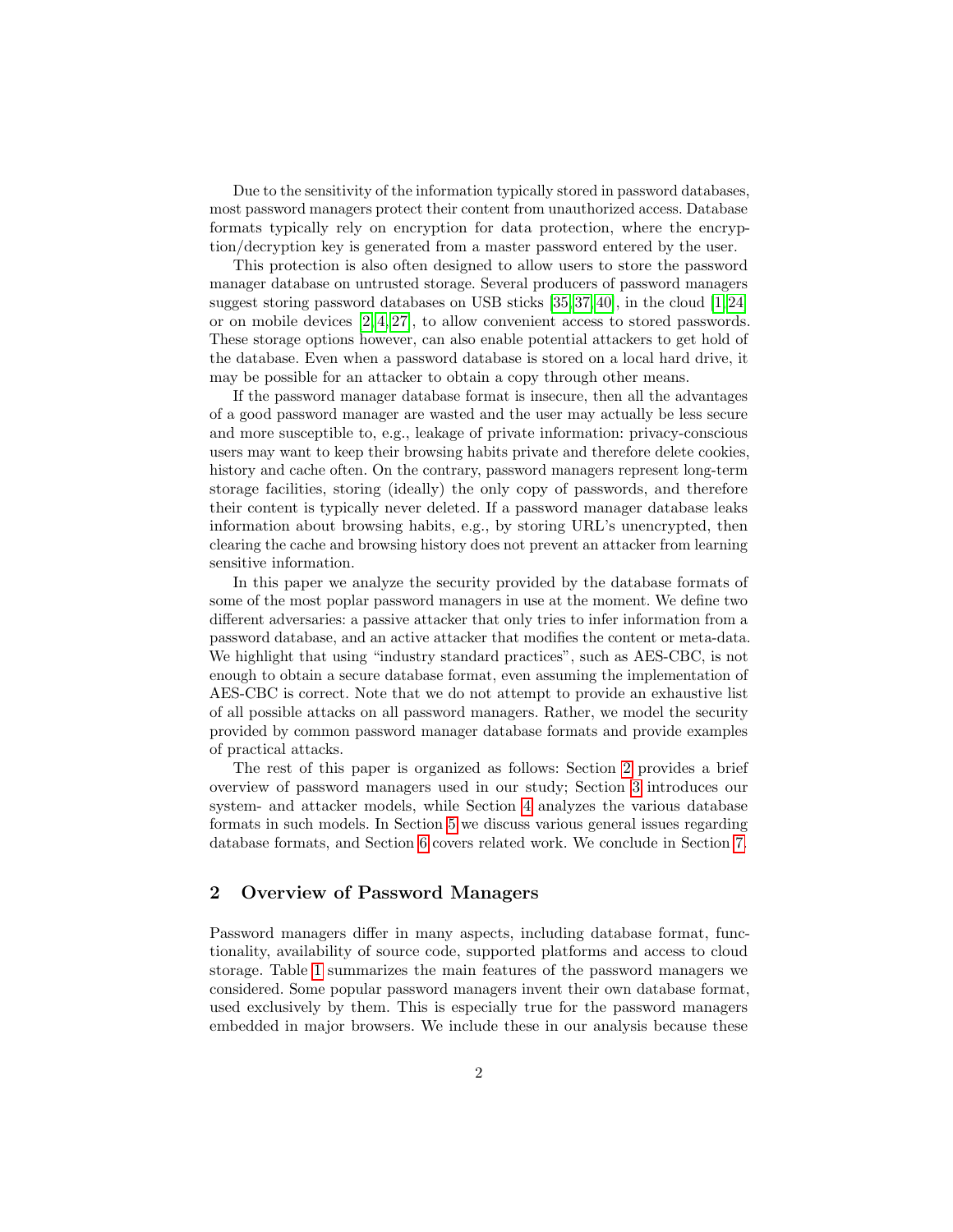| Password<br>Manager         | Database<br>Format | Storage        | Open     | Source Platform | Browser<br>Integration |
|-----------------------------|--------------------|----------------|----------|-----------------|------------------------|
| Google Chrome [18]          | Chrome             | local/cloud    | ✓        | Win/Mac/Linux   |                        |
| Mozilla Firefox [30]        | Firefox            | local/cloud    | ✓        | Win/Mac/Linux   |                        |
| Internet Explorer [28] MSIE |                    | local          | $\times$ | Win             |                        |
| 1Password [2]               | 1Password          | $local$ /cloud | $\times$ | Win/Mac         |                        |
| KeePass $1.x$ [23]          | KDB                | local          | ✓        | Win             | $\times$               |
| KeePass $2.x$ [23]          | KDB/KDBX4 local    |                | ✓        | Win/Mono        | $\times$               |
| KeePassDroid [4]            | KDB/KDBX4 local    |                |          | Android         | $\times$               |
| $KvPass$ [27]               | KDB/KDBX4 local    |                | ✓        | iOS             | $\times$               |
| PassDrop [36]               | KDB/KDBX4 local    |                | $\times$ | iOS             | $\times$               |
| $PINs$ [34]                 | <b>PINs</b>        | local          | $\times$ | Win             | $\times$               |
| Password Safe [32]          | PasswordSafe local |                |          | Win             | $\times$               |
| Password Gorilla [13]       | PasswordSafe local |                | ✓        | Win/Mac/Linux   | $\times$               |
| Roboform [39]               | Roboform           | local/cloud    | $\times$ | Win/Mac/Linux   |                        |

<span id="page-2-1"></span>Table 1. This table shows the password managers that where analysed in detail, along with the database format used by the software, the storage options available and the platforms supported. In addition we indicate whether the source code is available and whether the password manager is integrated with a browser.

password managers are widely used [\[16\]](#page-16-12). Several stand-alone password managers share the same database format, so even though each password manager provide a different experience to the user, the underlying storage format is the same.

In the rest of this paper focus solely on database formats and the security they provide, rather than on each password manager implementation. We assume that the password managers themselves correctly implement what the format specifies. As such, we do not consider, e.g., side channel attacks on the cryptographic primitives, or other attacks against the implementation. Rather we investigate the best possible security achievable given a specific storage format. For this reason our analysis focuses primarily on password managers that provide local storage, at least as an option. We leave the analysis of "cloud-only" password managers to future work.

We investigate nine popular password database formats. Three database formats used by in-browser password managers: Google Chrome, Mozilla Firefox and Microsoft Internet Explorer; and six formats used by a large number of stand-alone password managers: 1Password, KDB, KDBX4, PasswordSafe v3, PINs and RoboForm (refer to Table [1.](#page-2-1))

## <span id="page-2-0"></span>3 Adversary and System Model

We consider two efficient adversaries:  $\mathsf{Adv}_{r}$  who has read access to the password database, and  $Adv_{rw}$  who has read-write access. The goal of both adversaries is to extract as much information as possible and, for  $\text{Adv}_{rw}$ , to produce a database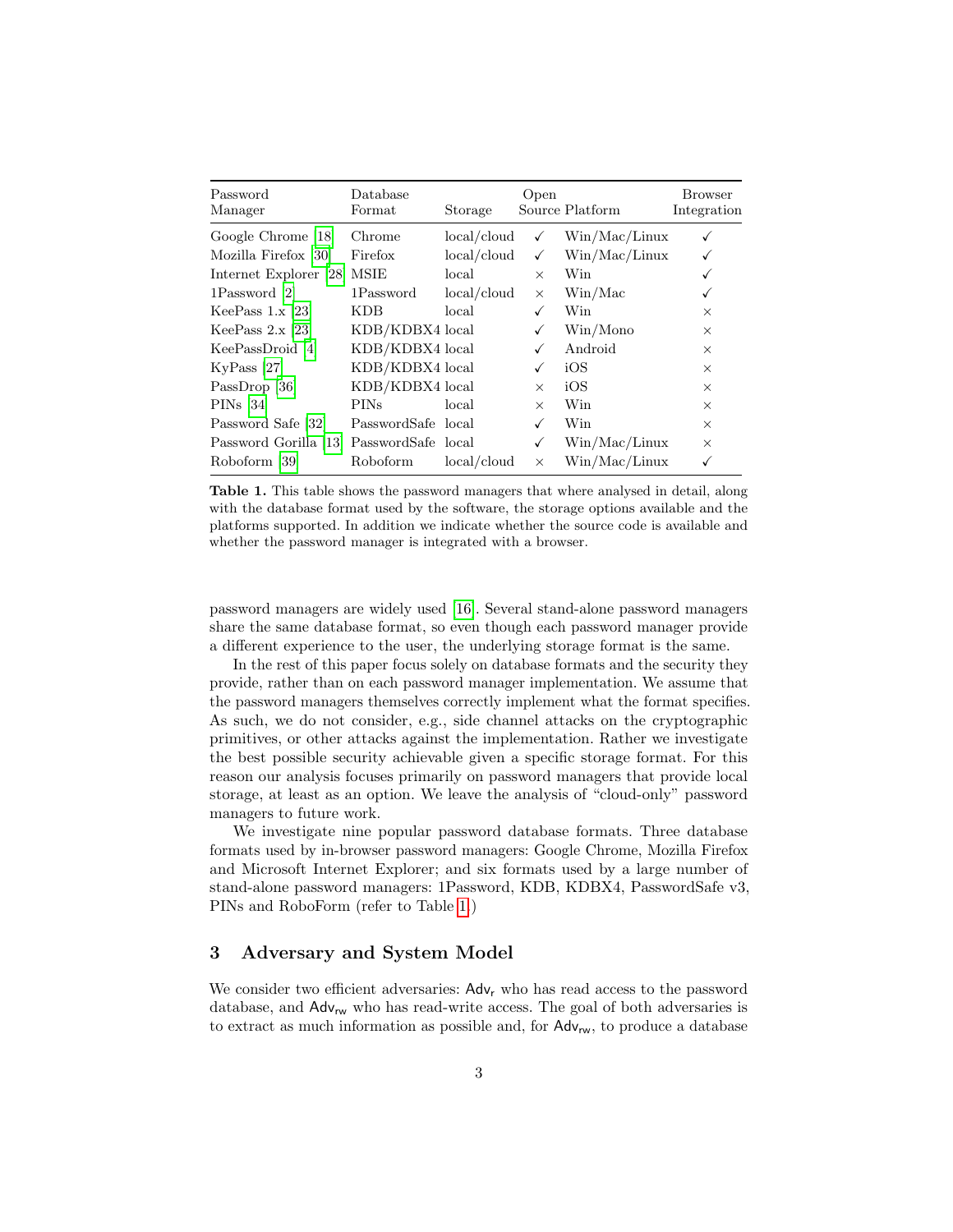that (1) was not created by the user and (2) once opened, will not trigger any warning or error message from the password manager. Clearly,  $\mathsf{Adv}_{rw}$  is strictly stronger than  $\text{Adv}_{r}$ : any attack that can be performed by  $\text{Adv}_{r}$  is also available to  $Adv_{rw}$ . Both adversaries are allowed to gather multiple snapshots of the database at different points in time, in order to detect modifications in the database content.

We emphasize that our analysis does not rely on any modification of the user environment, e.g., tampering with the password manager code or installing a key logger. We focus solely on the security provided by the password manager databases, when the password manager software is operated in the "most secure" setting provided. We assume that users choose a strong, high-entropy, master password and that all underlying cryptographic algorithms (e.g., encryption, MAC, etc.) are properly implemented. Additionally, we assume that no additional mechanisms are in place to prevent file tampering. This allows us to compare the security offered by the database formats themselves.

#### 3.1 Untrusted Storage

Consider an adversary who has full access to an encrypted password database, and is able to record different versions of it. Such an adversary can clearly use any of the recorded versions to replace the current database, as long as the master password did not change. This is essentially a replay attack that applies to both cloud-based- and local database formats.

The security notions we define below do not capture this attack, nor do we attempt to address it in any other way. In order to protect against it, a password manager must maintain some local state (e.g., a hash of the latest version of the encrypted database) on a trusted medium. As such, while this attack is clearly relevant when a password database is stored on the cloud or on an unattended USB drive, it cannot be mitigated by the database format alone. Therefore we exclude it from our analysis.

#### 3.2 Security Definitions.

We model password managers by defining four algorithms that represent various functionalities: Setup, Create, Open and Valid. These algorithms are defined as follows:

Definition 1. A password manager PM consists of the following efficient algorithms: Setup $\cdot$ ) a probabilistic algorithm that, given a security parameter  $1^{\kappa}$ , outputs a master password mp;  $Create(\cdot, \cdot)$  a probabilistic algorithm that, on input mp and a set of triples  $RS = \{(r_1, n_1, v_1), \ldots, (r_\ell, n_\ell, v_\ell)\}\$  (which represents a record-set), outputs a database  $DB$ ; Open $(\cdot, \cdot)$  a deterministic algorithm that, given mp and a database DB, outputs the record-set RS encoded in DB if RS is a valid record-set, i.e, there exist DB' such that  $DB' \leftarrow$  Create $(mp, RS)$ , and  $\perp$ otherwise; and  $Valid(\cdot, \cdot)$  a deterministic algorithm that takes as input a master password mp and a database DB and returns 1 if  $Open(mp, DB) \neq \perp$ .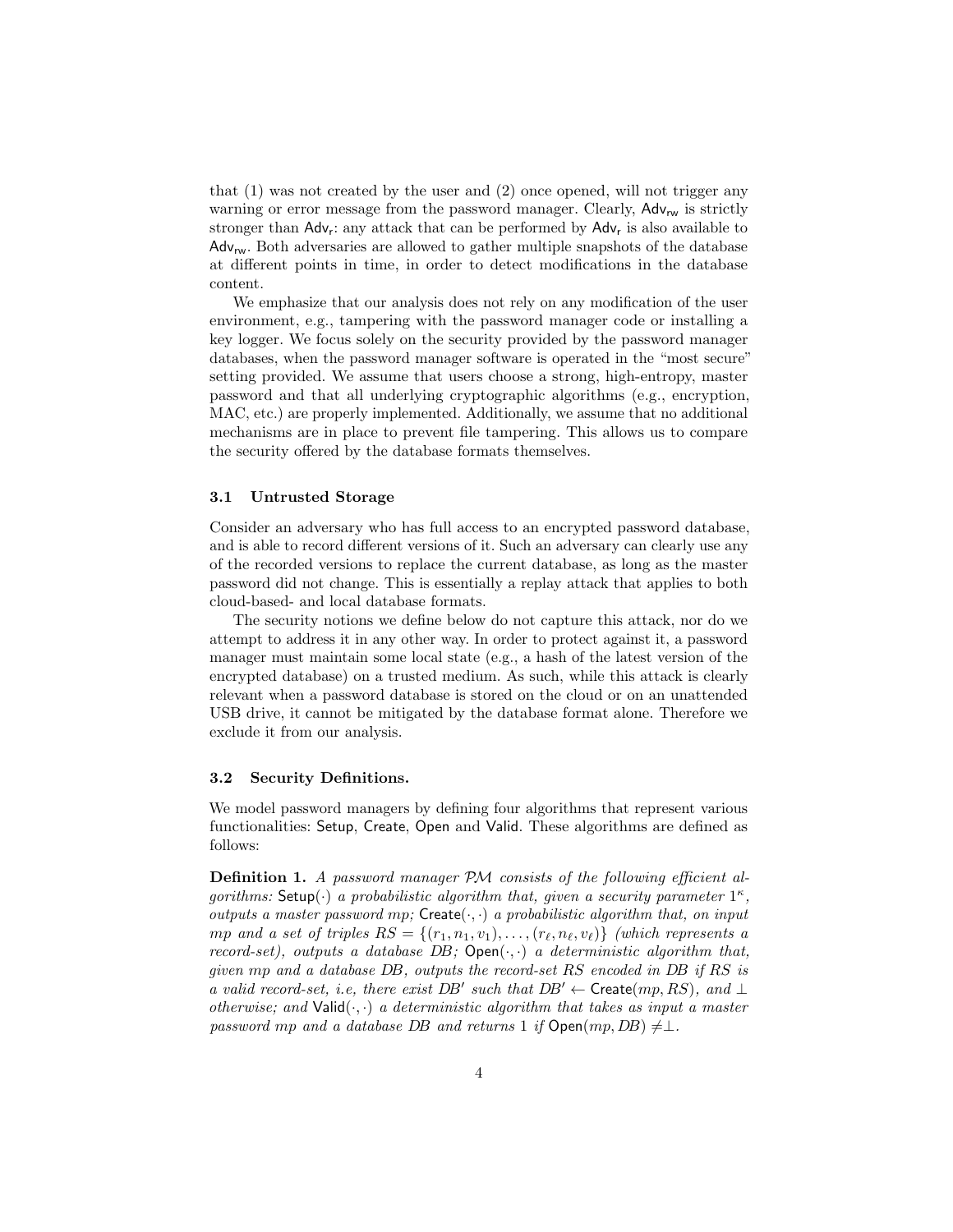In practice, Valid is implemented by password managers within the Open functionality: if validation fails, the password manager returns an error rather than the database content.

We also define two new games, which we call *indistinguishability of databases* game (IND-CDBA) and malleability of chosen database game (MAL-CDBA). The former captures the capabilities of a realistic passive adversary, i.e., an adversary that has read-only access to a password database. The latter models and active adversary, which is allowed both read and write access to a password database.

Game 1 (Indistinguishability of databases game IND-CDBA<sub>Advr,  $\mathcal{PM}(\kappa)$ ) A</sub>  $challenger$  Ch running  $PM$  interacts with  $Adv<sub>r</sub>$  in as follows:

- $-$  Ch runs  $mp \leftarrow$  Setup $(1^{\kappa})$ .
- Adv<sub>r</sub> outputs two record-sets  $RS_0$ ,  $RS_1$
- Ch selects a bit b uniformly at random and the database  $DB_b \leftarrow$  Create $(mp, RS_b)$ is returned to Advr.
- $-$  Adv<sub>r</sub> eventually outputs bit b'; the game outputs 1 iff  $b = b'$ .

We say that  $\mathsf{Adv}_r$  wins the IND-CDBA game if it can cause it to output 1.

**Definition 2** (IND-CDBA security). A password manager  $PM =$  (Setup, Create, Valid, Open) is IND-CDBA-secure if there exists a negligible function negl such that, for any probabilistic polynomial time adversary  $Adv_r$ , we have that  $Pr[IND-CDBA_{Adv.PM}(\kappa) = 1] \leq 1/2 + negl(\kappa).$ 

For most database formats an attacker can trivially win the IND-CDBA game by submitting two record-sets of different sizes. In practice, this corresponds to the fact that the size of the database file is often roughly proportional to the number of records in the database and therefore an adversary may be able to infer information by simply observing the size of an encrypted database. While we do consider this a valid attack, we ignore it in the vulnerability analysis. Database formats that are only vulnerable to this attack will be considered secure.

Appendix [A](#page-17-5) shows the relationship between IND-CPA and IND-CDBA. In particular, it shows that IND-CPA-security implies IND-CDBA-security.

Game 2 (Malleability of chosen database game MAL-CDBA $_{\text{Adv}_{\text{rw}}\text{P}\mathcal{M}}(\kappa)$ ) A challenger Ch running  $P\mathcal{M}$  interacts with  $\mathsf{Adv}_{rw}$  in the following way:

- Ch runs  $mp \leftarrow$  Setup $(1^{\kappa})$ .
- Adv<sub>rw</sub> adaptively outputs n record-sets  $RS_i$  and receives, from Ch, the corresponding databases  $DB_i \leftarrow$  Create $(mp, RS_i)$ .
- $-$  Adv<sub>rw</sub> eventually outputs DB'; the game outputs 1 iff Valid(DB') = 1 and  $DB' \neq DB_i$  for  $i \leq n$ .

We say that  $Adv_{rw}$  wins the MAL-CDBA game if it can cause it to output 1.

**Definition 3 (MAL-CDBA security).** A password manager  $PM =$  (Setup, Create, Valid, Open) is MAL-CDBA-secure if there exists a negligible function negl such that, for any probabilistic polynomial time adversary  $\mathsf{Adv}_{\mathsf{rw}}$ , we have that  $Pr[MAL-CDBA_{Adv_{rw}}, P \mathcal{M}(\kappa) = 1] \leq negl(\kappa).$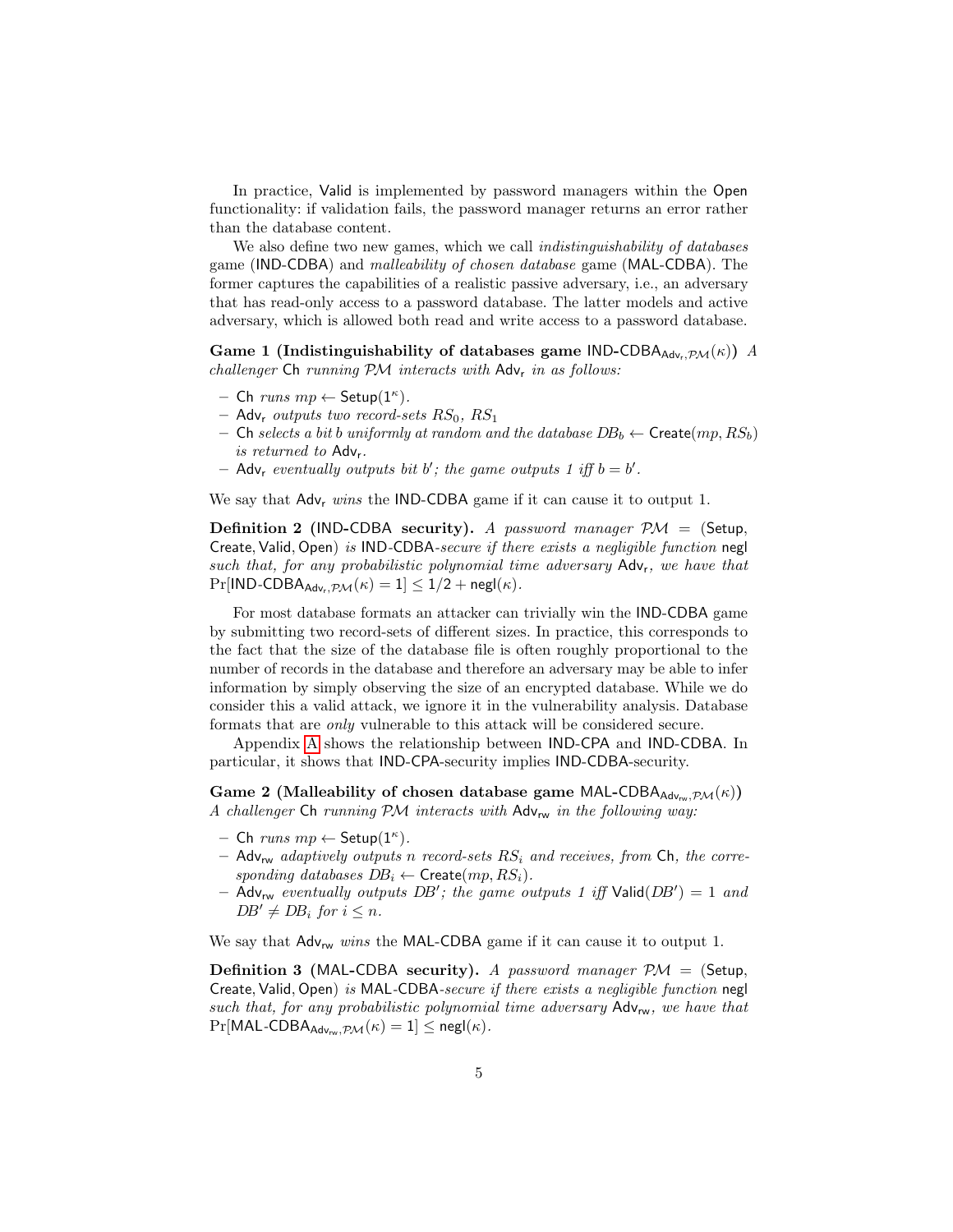Our definition of MAL-CDBA security is equivalent to the notion of "existential unforgeability" of ciphertexts, introduced in [\[22\]](#page-16-13). As shown in the same paper, this security notion along with IND-CPA security implies IND-CCA security.

"Integrity of ciphertexts" [\[6\]](#page-15-4) (also known as INT-CTXT security) is a related security notion. In particular, the main difference between MAL-CDBA and INT-CTXT is that an adversary for INT-CTXT is also given access to the Verify $(mp, \cdot)$  oracle.

We argue that MAL-CDBA security (together with IND-CDBA security) is an appropriate security notion for a password manager database format in practice. Consider a database format that is not MAL-CDBA-secure, i.e., where  $Adv_{rw}$  can compute the encryption of a record-set of its choice, and produce the corresponding valid output  $DB'$ . This format would be vulnerable to the following four-step attack:

(1)  $\Delta$ dv<sub>rw</sub> replaces Alice's password database *DB* with a new database  $DB'$  containing the login credentials for an <amazon.com> account created by  $\text{Adv}_{rw}$ . (2)  $\text{Adv}_{rw}$  now induces Alice to go to <amazon.com>, at which point the password manager automatically logs into the account created by  $\mathsf{Adv}_{\mathsf{rw}}$ . (3) Alice buys something; during checkout, Alice is requested to add her credit card to the account; since she trusts <amazon.com>, she complies. (4)  $\Delta d_{v_{rw}}$  now replaces  $DB'$  with Alice's original password database.

 $Adv_{rw}$  is now in possession of an account which can be used to purchase goods on Alice's behalf. It is very hard for Alice to detect this attack; she does not receive any warning from her password manager or from <amazon.com>, since the database is well formed and the login information corresponds to an existing account. Additionally, SSL/TLS does not help since Alice is communicating with <amazon.com>. Furthermore, Alice may not even be able to find out which username was used in the maliciously crafted account after the adversary restores her original password database.

### <span id="page-5-0"></span>4 Database Format Vulnerabilities

We now present our analysis, which includes several database formats currently in use by stand-alone and browser-based password managers. For each format, we provide a short description of the relevant features and analyze its security with respect to the security model defined in Section [3.](#page-2-0) If the format allows for different levels of security, we analyze the most secure configuration.

#### 4.1 Google Chrome

Format Description. Google Chrome stores usernames and passwords in an SQLite database file in the user profile directory. This database provides neither secrecy nor integrity.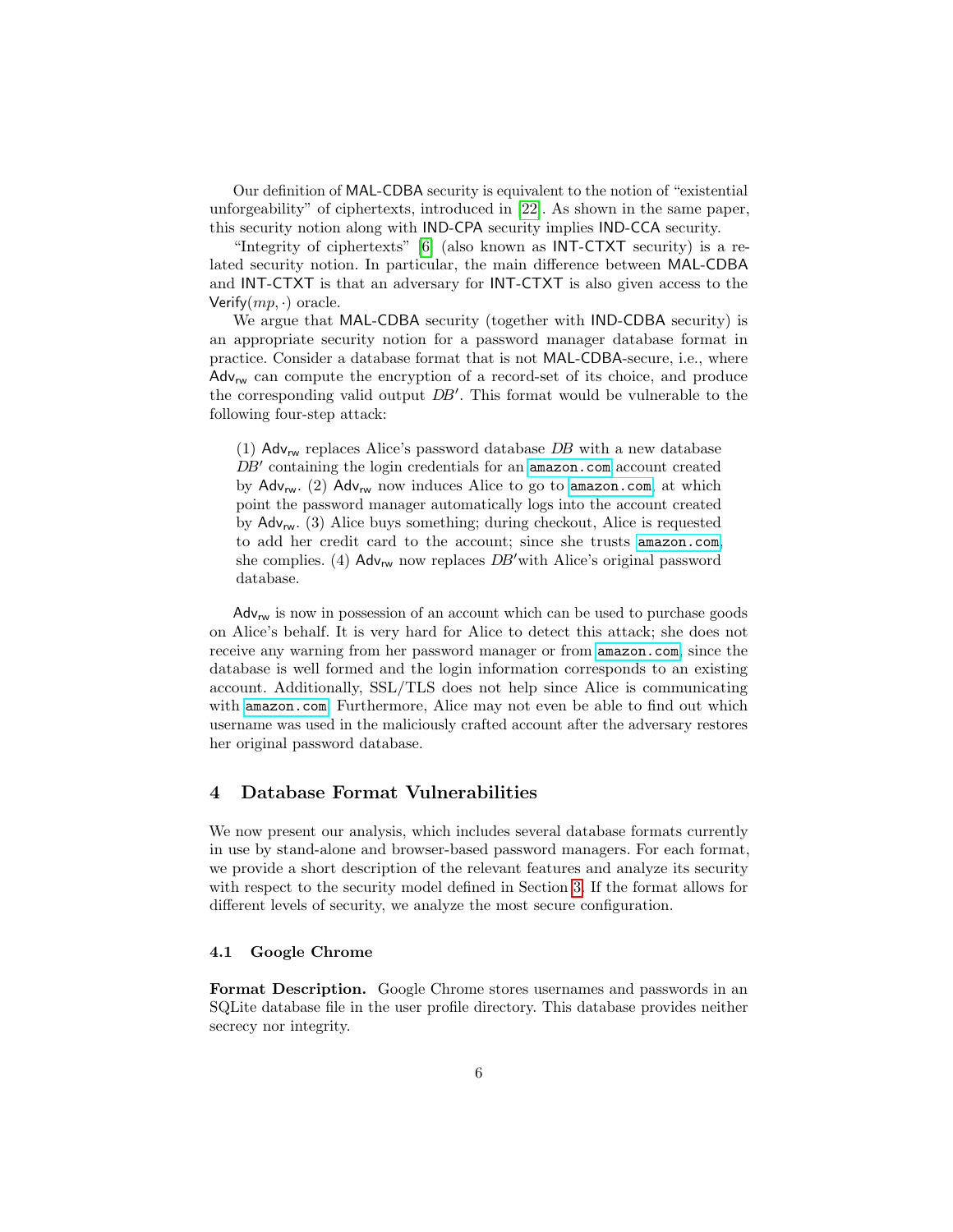Google Chrome can optionally store all browser preferences (including passwords) on Google's servers to allow synchronization between different devices. Chrome's support pages claim that passwords are stored in encrypted form on Google's servers [\[19\]](#page-16-14).

Security Analysis. Any user with access to the database file can recover all its content and make arbitrary modifications. As such, users cannot rely on Chrome's password manager for integrity or secrecy of their data, and should implement additional security layers around it.

#### 4.2 Mozilla Firefox

Format Description. Mozilla Firefox stores login data in an SQLite database. Users can specify an (optional) master password that is used to encrypt the database content. URLs are always stored unencrypted regardless of whether a master password is used or not.

Since the database is part of Firefox' user profile, it can be automatically synchronized across multiple devices, either through Firefox Sync [\[31\]](#page-16-15), manually (e.g., using rsync [\[26\]](#page-16-16)), or stored on a USB stick and used on different computers.

Security Analysis. Firefox does not provide an effective protection against Adv<sub>r</sub>. In order to win in the IND-CDBA game, Adv<sub>r</sub> creates two same-size recordsets  $RS_0, RS_1$  which differ in at least one URL field. The encrypted database  $DB<sub>b</sub>$  can be immediately identified since URLs are not concealed. In practice that means that an attacker can learn a considerable amount of information, such as the websites in which the user has password-protected access, and it can mount effecting phishing attacks based on user information. Moreover, given two different versions of the same database, the attacker can identify which entries have been modified and their corresponding domain name.

Similarly, given any non-empty database  $DB$  an active adversary  $\mathsf{Adv}_{\mathsf{rw}}$  can trivially win the MAL-CDBA game by building  $DB'$  from  $DB$  replacing one or more URLs with a different valid URL. Since the entries are not integrity protected, Firefox cannot detect such an attack. This can be used to mount a very effective man-in-the-middle attack by replacing legitimate domain names with fraudulent ones controlled by  $Adv_{w}$ . In this way, the password manager will automatically submit sensitive information to an adversary-controlled website. The attack is even more effective if  $\text{Adv}_{rw}$  can also modify Firefox' bookmark database, which is stored in the profile alongside the password database.

#### 4.3 Microsoft Internet Explorer

Format Description. Internet Explorer stores usernames and passwords in the registry. Each record is stored as a separate registry entry and encrypted using the system login credentials. When a user fills-in a password form at address  $url$ , Internet Explorer computes  $h = SHA-1(url)$  (where and url uses the unicode character set) and encrypts username and password as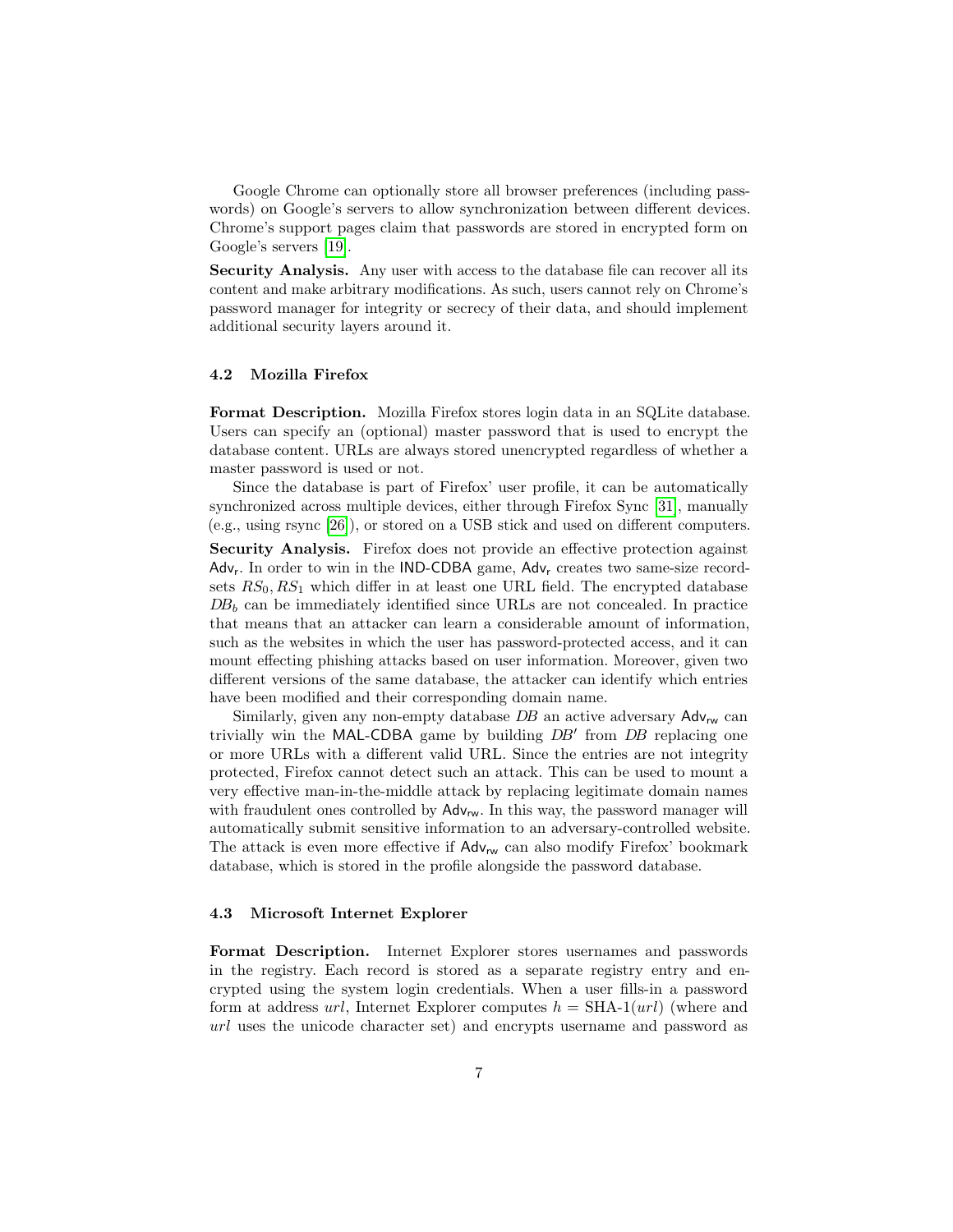$c = E_k$  (metadata || username || 0x00 || password || 0x00), where metadata contains additional information such as the size of encrypted elements.

The encryption is performed using the CryptProtectData [\[29\]](#page-16-17) system call, which uses Triple-DES in CBC mode and a hash-based MAC.  $k$  is derived from  $(1)$  a random salt (also stored in the ciphertext),  $(2)$  url and  $(3)$  the Windows login credential for the current user. Finally, Internet Explorer creates a new registry entry with key  $h$  and value  $c$ .

The security of Internet Explorer's password manager depends on the strength of the user account password. As such, accounts with no password provide no protection of the password database.

Security Analysis. Internet explorer is not secure against Adv<sub>r</sub>. Similarly to Firefox,  $Adv_r$  wins the IND-CDBA game by building two same-size record-sets  $RS_0, RS_1$  which differ in at least one URL.

Say record rec with URL url is in  $RS_0$  but not in  $RS_1$ . Adv<sub>r</sub> can immediately recognize which record-set corresponds to the challenge  $DB_b$  by computing  $h =$ SHA-1(url) and verifying whether h is in  $DB_b$ .

In practice, a passive adversary can use Internet Explorer's password database to determine whether a user has visited a particular web page and entered his username/password, even if the user deletes his browsing history and cache.

Assuming that CryptProtectData uses a secure MAC, an active adversary cannot alter password entries. However,  $\mathsf{Adv}_{\mathsf{rw}}$  can delete password entries by removing the corresponding registry entry, and as such  $\text{Adv}_{rw}$  can easily win the MAL-CDBA game.

#### 4.4 1Password

Format Description. 1Password stores its database in multiple files. Each file contains a database entry, stored in JavaScript Object Notation (JSON). Entries are listed in an index file called "content.js".

1Password allows users to select a different "security level" for each record [\[3\]](#page-15-5). The lowest security level corresponds to unencrypted entries, while the highest level means that sensitive fields, such as username and password, are encrypted with a key derived from the user's master password. Regardless of the security level, some fields, e.g., the title of an entry, are never encrypted. We analyze the protection offered by the highest security level.

The encryption scheme used is AES-128 in CBC mode. Neither the records nor the index file are integrity protected. As a result, database corruption is only detected when the JSON parser fails to process the database.

Security Analysis. 1Password's database format is affected by vulnerabilities that give adversaries a non-negligible advantage in both the IND-CDBA and MAL-CDBA games.

Adv<sub>r</sub> can win IND-CDBA with probability 1 as follows: Adv<sub>r</sub> builds two samesize record-sets  $RS_0, RS_1$  such that there exist two records  $r_0, r_1$  from  $RS_0$ and  $RS<sub>1</sub>$  respectively, which differ in at least one of the following fields: title,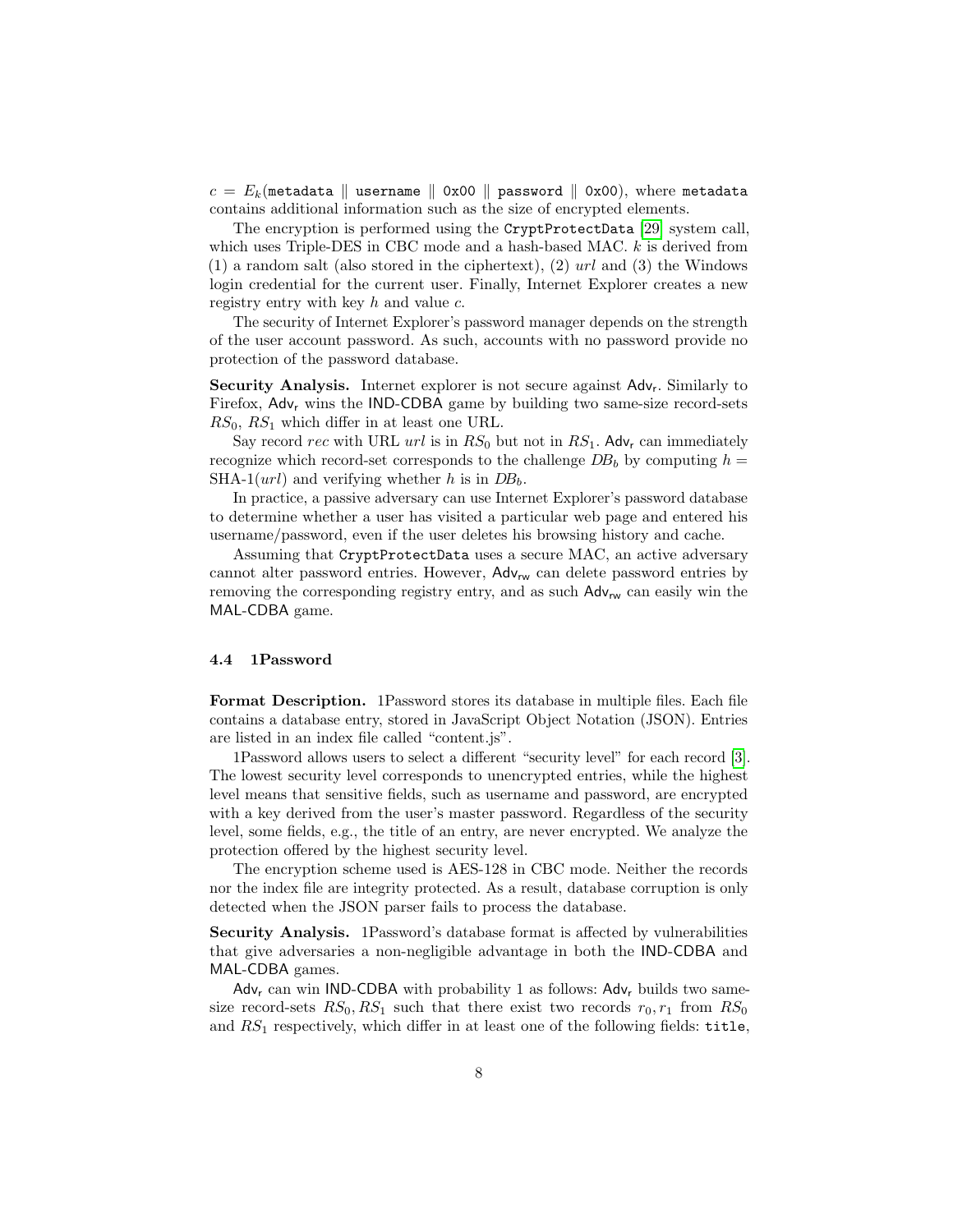location, locationKey, createdAt, updatedAt or typeName. These fields correspond to: the title of the record, the record URL, the URL used by the browser plugin to perform auto-complete, the time of creation and last update and the type of record (e.g., web form, protected note, credit card information). Since these fields are never encrypted,  $\mathsf{Adv}_{r}$  can trivially determine bit b by testing which record belongs to  $DB_b$ . In practice this means that an adversary with access to a 1Password database can read these fields and thus gather sensitive information about the user's browsing habits.

Adv<sub>rw</sub> can win the MAL-CDBA game with probability 1 as follows. Adv<sub>rw</sub> selects an arbitrary record-set RS and receives the corresponding database DB. Then,  $\mathsf{Adv}_{rw}$  can (1) alter any of the fields listed above, and/or (2) remove any entry by deleting the corresponding database file and altering the "content.js" index file correspondingly. In general, as long as the database is still composed of a set of correct JSON strings, 1Password will not show any warning. In practice, this means that an adversary can mount phishing attacks by replacing a legitimate URL with one pointing to an adversary-controlled website.

Additionally, if  $\mathsf{Adv}_{\mathsf{rw}}$  outputs at least two record-sets, say  $RS \neq RS'$  and receives the corresponding databases  $DB, DB'$  in the MAL-CDBA game, it can construct  $DB''$  selecting records from both  $DB$  and  $DB'$ . This allows an adversary, among other things, to replace individual records in a database with older versions.

#### 4.5 KDB (aka KeePass 1.x)

Format Description. The KDB database is composed of a single file, divided in two sections: an unencrypted header  $(hdr)$  and an encrypted body  $(bdy)$ . bdy stores the encryption of the various database entries. hdr contains, among other things, the number of groups and entries in the database and the hash of bdy before encryption [\[23\]](#page-16-8). This hash is computed every time the database is modified, and is used to check integrity. After decryption, the password manager verifies that the computed plaintext hashes to the same value stored in  $hdr$ . If this check fails, the application reports that either the database is corrupted or the master password entered by the user is incorrect.

Security analysis. Given a database DB, the hash stored (unencrypted) in hdr is computed deterministically from the record-set RS encoded in DB. This allows an adversary  $Adv<sub>r</sub>$  to win the IND-CDBA game with probability 1 as follows. Adv<sub>r</sub> selects two same-size record-sets  $RS_0 \neq RS_1$  and computes their hash  $h_i = H(RS_i)$ . Once it receives a challenge database  $DB_b$ , Adv<sub>r</sub> checks whether the header of  $DB_b$  contains  $h_0$  or  $h_1$  and outputs its choice for b' accordingly.

In practice, given two databases, this allows  $\mathsf{Adv}_{r}$  to determine whether their content is identical even if their corresponding ciphertexts are different. Also, assuming that the record-set encrypted in a database has lower entropy than the database master password,  $\mathsf{Adv}_r$  can recover the content of the record-set by simply making a guess and comparing it against the hash value in  $hdr$ . In other words, the complexity of breaking the database is a function of  $\min(\eta_{mp}, \eta_{RS})$  -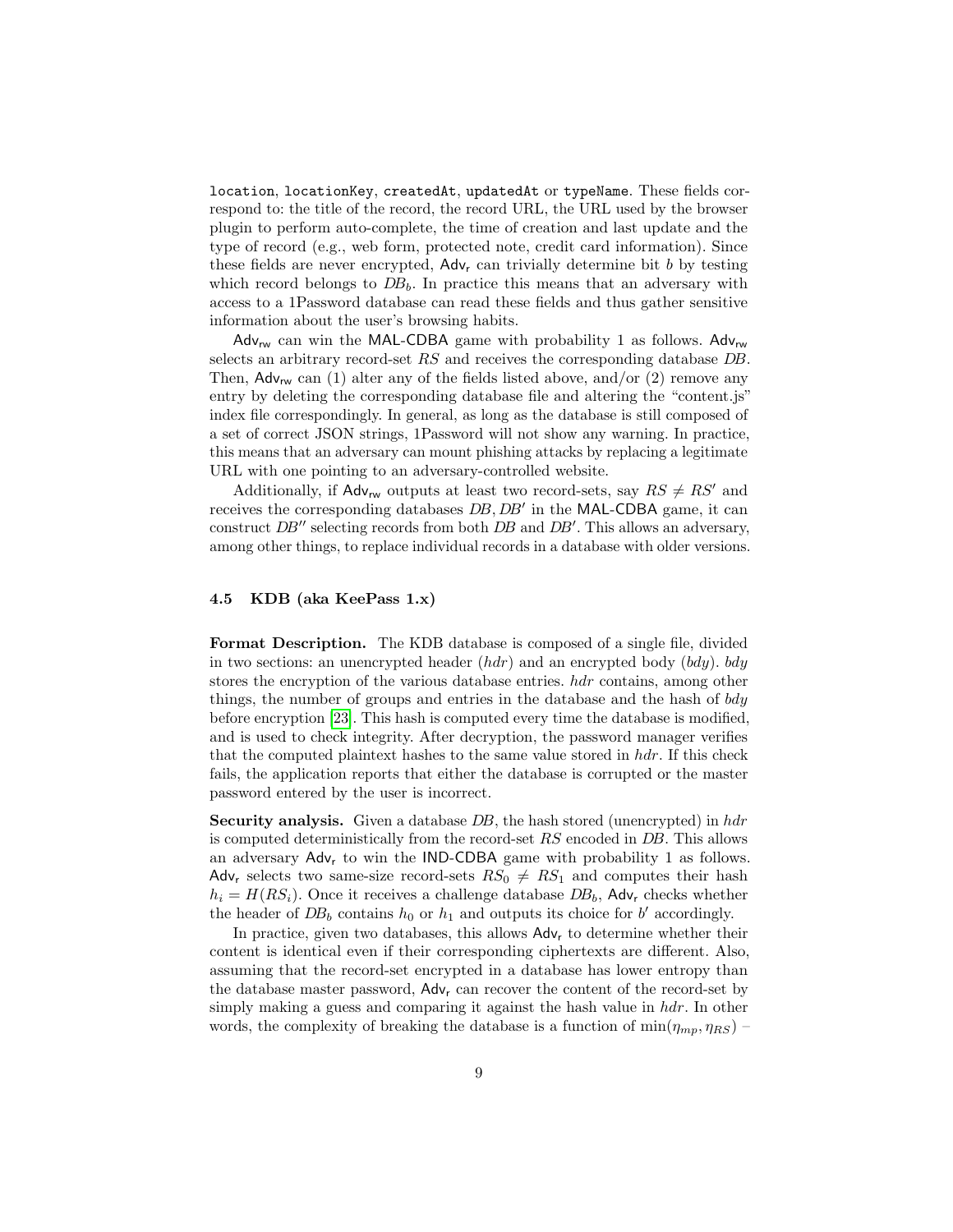where  $\eta_{mp}$  is the entropy of the master password and  $\eta_{RS}$  is the entropy of the record-set – rather than just a function of the master password.

hdr is not authenticated and, as such, is susceptible to malicious modifications. This can be used by  $\mathsf{Adv}_{rw}$  to win the MAL-CDBA game with probability 1 by selecting a challenge record-set RS which contains one or more entries. When  $Adv_{rw}$  receives DB he changes the value corresponding to the number of entries (stored in  $hdr$ ) to a smaller number. Since  $bdy$  is not altered, the hash verification does not fail. However, the record-set has been altered since the number of entries shown in the password manager is now the one chosen by  $\mathsf{Adv}_{\mathsf{rw}}$ .

We verified that the latest version of KeePassX  $(0.4.3)$  is susceptible to this attack. Moreover, if the victim makes any change in the modified database, KeePassX stores only the entries displayed. This can lead to silent (undetected) corruption of the database.

#### 4.6 KDBX4 (aka KeePass 2.x)

Format Description. The KDBX4 database format is composed of a single password-protected file, divided in two sections: an unencrypted header (hdr) and a main encrypted body  $(bdy)$ . *hdr* contains several fields, including mseed and tseed (used to compute the encryption/decryption key from the user-provided password), IV, pskey and ssbytes, used for secrecy and integrity protection as detailed below.

bdy contains the database records encoded as a single XML string, optionally compressed using the gzip algorithm [\[17\]](#page-16-18) before encryption.  $bdy$  is encrypted using AES-256 in CBC mode, although Twofish is also available. The first 32 bytes of bdy contains the encryption of the ssbytes field in order to efficiently verify whether the provided master password is correct. The next 32 bytes of the body contain the hash of the (possibly gzip-compressed) XML string representing the various entries. This hash is used to detect modifications in the database.

In addition, all passwords in the XML string are XOR-ed with a pseudorandom string, computed using Salsa20 [\[7\]](#page-15-6). Every time the database is saved, a random 256-bit key  $k$  is generated and stored unencrypted in the pskey field; each password  $pwd_i$  is then encoded as  $s_i = pwd_i \oplus \text{Salsa20}(k, IV)$  using a fixed value IV. Each  $pwd_i$  uses a different portion of the keystream generated by Salsa20. Passwords are recovered as  $pwd_i = s_i \oplus Salsa20(k, IV)$ .

Security Analysis. KDBX4 fixes some of the weaknesses of KDB. hdr does not store the (unauthenticated) number of entries, therefore an adversary cannot alter this value to remove content from the password database. Also, the hash of the unencrypted record-set is now stored in encrypted form. This prevents an adversary from verifying its guesses on the database content and from determining whether two encrypted databases carry the same content. More generally,  $\mathsf{Adv}_{r}$ cannot mount any successful attack on a KDBX4 database except with negligible probability. Due to lack of space, we omit the proof of IND-CDBA security for KDBX4, which is available in the extended version of this paper [\[15\]](#page-16-19).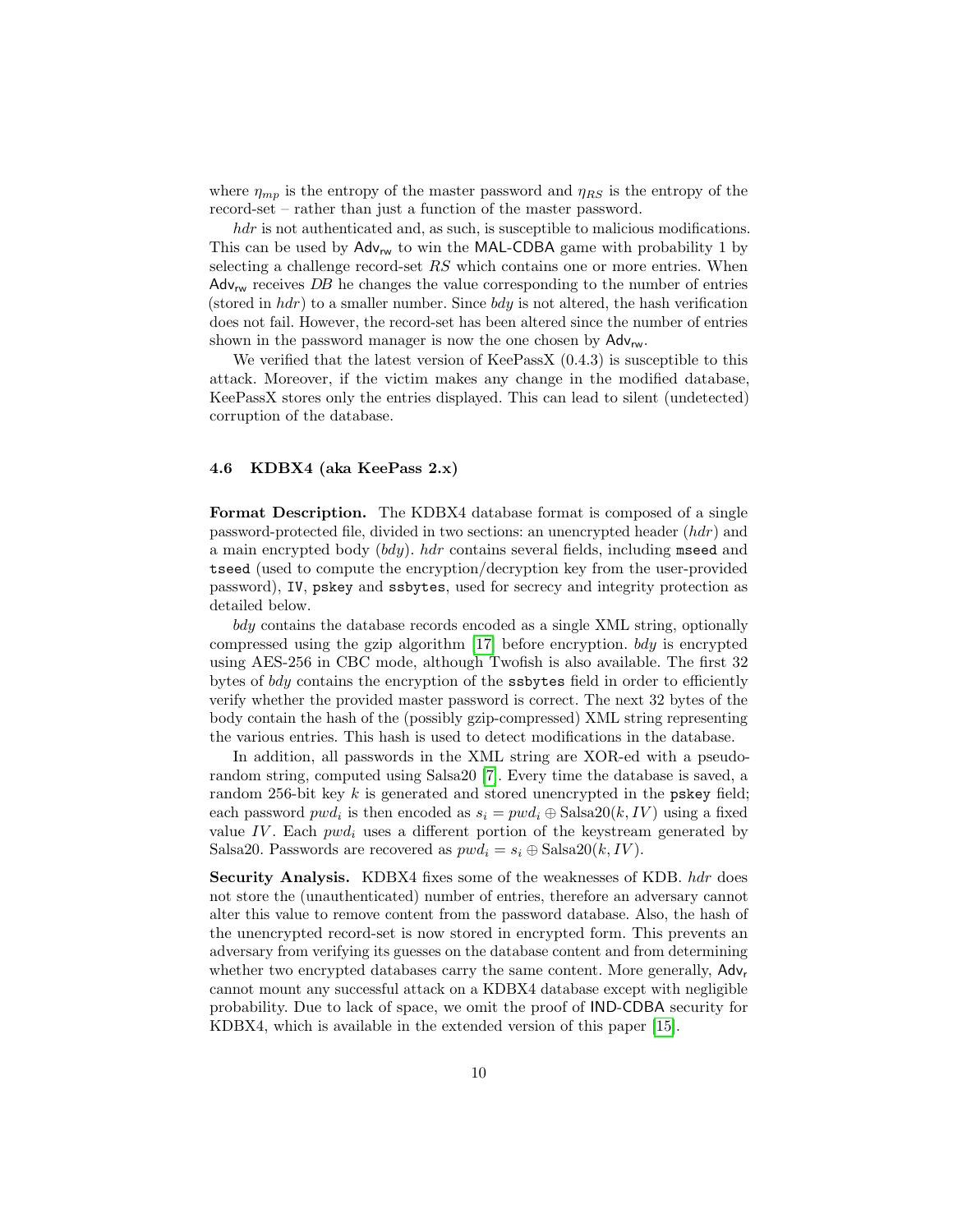Unfortunately, this format introduces new vulnerabilities. Similarly to KDB, the main problem of this format is the lack of authentication of  $hdr$ . As such, is it susceptible to modifications. In particular,  $Adv_{rw}$  can win the MAL-CDBA game with probability 1 as follows.  $\text{Adv}_{rw}$  outputs a challenge record-set RS. Then, after receiving the corresponding database DB, it replaces the value stored in the pskey field of  $hdr$  with an arbitrary 256-bit string and outputs that as  $DB'$ . This modification is not detectable by the password manager, i.e.,  $Valid(DB') = 1$ , since the integrity check on the records is performed before the XOR with the output of Salsa20. However, a different pskey value will cause all passwords to appear as pseudo-random data after the decoding process.

It is impossible to recover from this attack unless it is detected immediately, i.e., before the user applies any modification to the record-set. The only way to recover the database content is to restore the original pskey value. However, this value is replaced with a fresh one, and all passwords are "re-scrambled" accordingly, each time the database is modified and saved. For this reason if a user alters, and then saves, a corrupted database, all passwords previously affected by the attack are lost forever.

This attack highlights a remarkable design flaw. Even an accidental bit-flip in the pskey field, e.g., due to a transmission error, cannot be detected, and leads to complete corruption of the database. Such corruption is unlikely to be immediately detected by users, who may subsequently add new entries. Over time, the database will be composed of both correct and corrupted entries, making it difficult to reconstruct the damaged records from a backup.

As an extension to the previous attack,  $Adv_{rw}$  can alter pskey in such a way that an arbitrary (small) number of bits of the first password(s) in the database are not altered. To do that  $\mathsf{Adv}_{\mathsf{rw}}$  computes a value  $k'$  such that the first n bits of Salsa20 $(k, IV)$  are equal to the first n bits of Salsa20 $(k', IV)$ . Then Adv<sub>rw</sub> stores  $k'$  in pskey.  $k'$  can be computed in exponential time in n, and therefore is practical only when  $n$  is small. As a proof of concept, we developed an application that implements such attack. The application is available upon request.

Finally,  $Adv_{rw}$  can also win the MAL-CDBA game as follows. Given an arbitrary database  $DB$ , Adv<sub>rw</sub> flips a bit in the first 16 bytes of ssbytes, and then flips the corresponding bit in the IV field of  $hdr$  to create  $DB'$ . The password manager cannot detect the change, i.e.,  $\text{Valid}(DB') = 1$ , since flipping a bit in IV causes the corresponding bit in the first block of plaintext to be flipped as well (using CBC-mode), and no additional side effect. Since the first block of plaintext corresponds to the first 16 bytes of ssbytes, the modification produces a new correct database. This allows  $\mathsf{Adv}_{\mathsf{rw}}$ , given a database  $DB$ , to produce up to  $2^{128} - 1$  different databases  $DB'_1, \ldots, DB'_{2^{128}-1}$  containing the same record-set as DB.

#### 4.7 PINs

Format Description. The PINs database is stored in a single file, and encrypted using AES in CBC mode. Records are encrypted separately and stored one record per line, using hexadecimal representation written as ASCII text.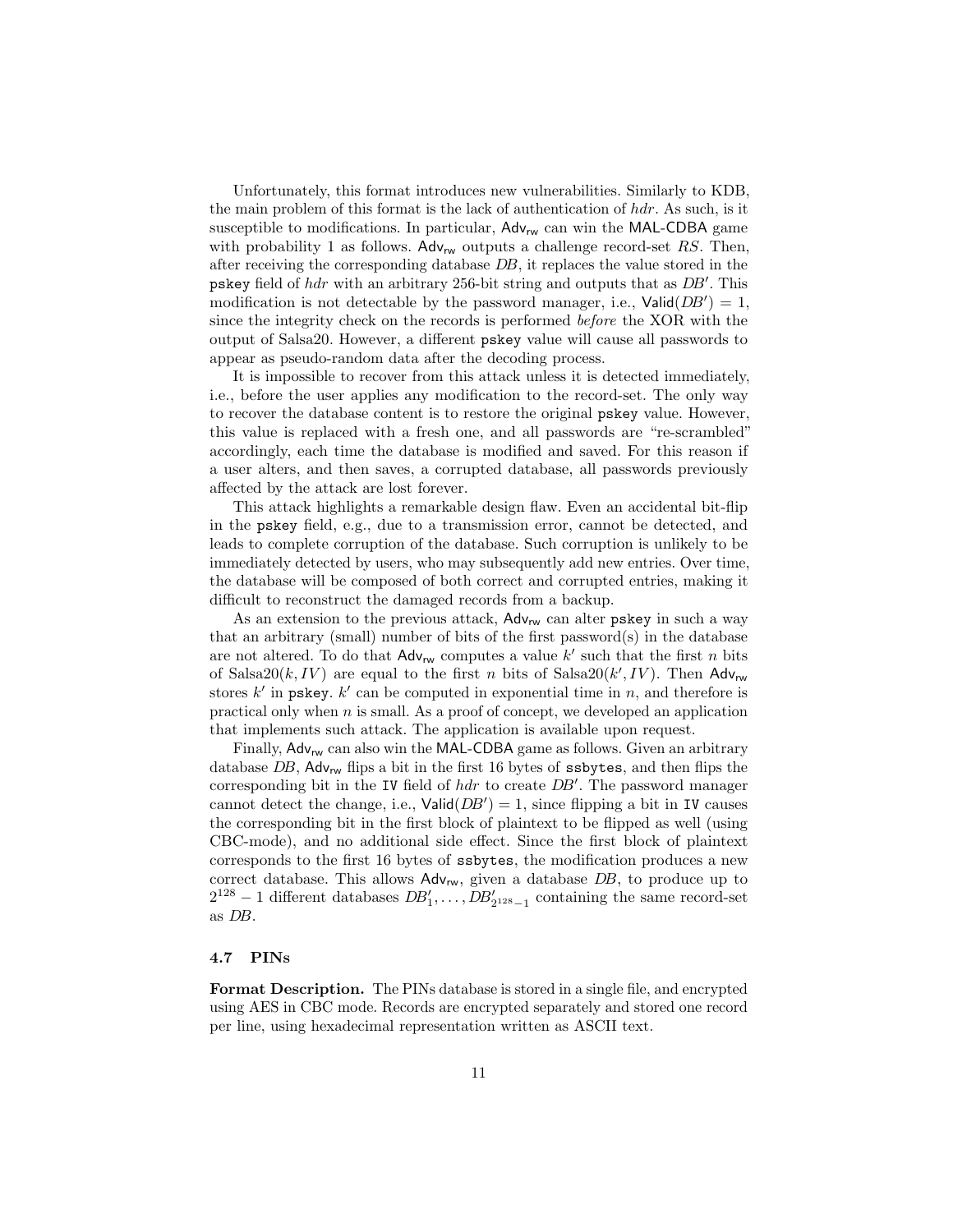The first line of each database defines the version of the software used to create the database, while the second line contains the encryption of the string "#TEST VERIFY" followed by a variable number of up to fifty random bytes. This is used to verify that the user-provided master password is correct. After deriving the database encryption/decryption key from the user's input, PINs decrypts the second line and determines whether the result corresponds to the expected string.

Security Analysis. Each line containing user data is encrypted with AES in CBC mode, which is known to be IND-CPA-secure [\[10\]](#page-16-20). As shown in Appendix [A,](#page-17-5) IND-CPA security implies IND-CDBA security. Therefore Adv<sup>r</sup> cannot extract any information from an encrypted database, besides the number of records and their approximate length.

However, PINs' database file does not provide any kind of data integrity. As such, an adversary can exploit the malleability of the CBC mode of operation to modify the content of the database. Since each line is encrypted separately, changes in one record do not affect other records.  $Adv_{\mathbf{w}}$  can exploit this property to win the MAL-CDBA game with probability 1. After receiving a challenge database DB corresponding to an arbitrary record-set  $RS$ , Adv<sub>rw</sub> flips one bit in any of the records to obtain a new database  $DB'$  which is considered correct by PINs, i.e.,  $Valid(DB') = 1$ . Adv<sub>rw</sub> can also remove arbitrary entries, or replace them with versions collected from different challenge databases.

#### <span id="page-11-0"></span>4.8 PasswordSafe v3

Description. The PasswordSafe v3 database is composed of a single file contain-ing all entries [\[33\]](#page-16-21). The file can be logically divided into two parts: a header  $(hdr)$ , an encrypted body  $(bdy)$ . *hdr* includes (among other fields) an IV and a pair of 256-bit keys, K and L, which are used to encrypt  $bdy$  and to provide authentication using HMAC respectively. K and L are encrypted using Twofish [\[38\]](#page-17-6) in ECB mode, under a key derived from a user-provided master password. bdy contains the various database entries, and terminates with an HMAC computed over all fields (before encryption) from  $hdr$  to the last entry of  $bdy$ , only excluding the database version number.

Security Analysis. PasswordSafe v3 is IND-CDBA-secure and MAL-CDBAsecure. (Due to lack of space we omit a formal proof of this statement. The proof is available in the extended version of the paper  $[15]$ .) As such, neither  $\mathsf{Adv}_{r}$  nor  $\Delta d_{\mathsf{V}_{\mathsf{rw}}}$  can win their respective games with non-negligible probability over  $1/2$ .

However, we identified a design flaw that, although irrelevant in our security model, should be considered when adopting this format. The PasswordSafe v3 database format stores both the encryption key and the MAC key used to secure the database content in the file header. In this way, if the master password is changed, the database does not need to be re-encrypted. This technique is usually adopted by encrypted file systems  $(e.g., 14)$  to avoid having to re-encrypt all the data if the master password is changed. However, we believe that this choice may not be appropriate for a password database file. In particular, every time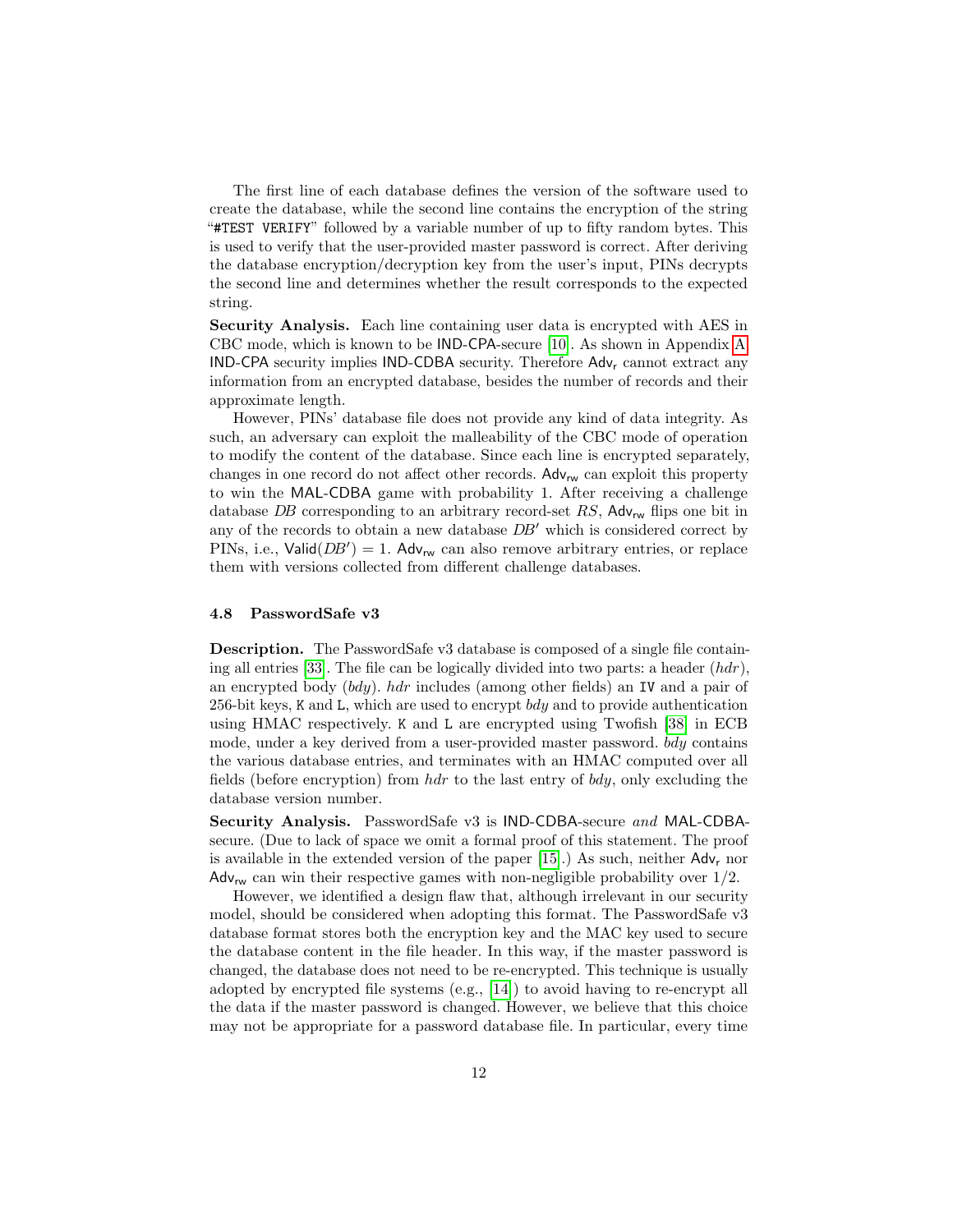the database is modified, IV is changed and therefore the whole database is re-encrypted. For this reason, the reuse of the same values for K and L does not imply any savings.

Additionally, this specification detail opens the door to an attack. Assume that an adversary is able to obtain the master password for an encrypted database. Using the master password, the adversary would also be able to retrieve (and store) K and L. Subsequently, even if the user changes her master password, the adversary can still decrypt and/or modify any new version of the database. The only way to recover from a compromise of the master password is to completely discard the database and create a new one, i.e., changing the master password serves no purpose. It should be noted that some implementations that use the PasswordSafe v3 format are not vulnerable to this attack (e.g., Password Safe [\[32\]](#page-16-10)), since they choose a new random K and L every time the database is saved. This makes such implementations less efficient than they could be, but secure.

#### 4.9 Roboform

Format Description. Roboform stores its password database in several files. Each file contains a header, which encodes two URLs: goto, which is used as a bookmark by Roboform's browser plugin, and match, which is used by Roboform's plugin to determine which username/password record should be used on each web form.

The rest of the record is composed of a short header and an encrypted payload. Roboform allows users to choose between AES, Blowfish, DES, Triple-DES and RC6 for payload encryption.

Security Analysis. Roboform's password format is vulnerable to attacks from both  $\mathsf{Adv}_{r}$  and  $\mathsf{Adv}_{rw}$  in our security model.

Adversary  $Adv_r$  can win the IND-CDBA game with probability 1 by constructing two same-size record-sets  $RS_0$  and  $RS_1$  which differ in at least one of the URLs in their records. Since neither the goto nor the match fields are encrypted,  $\text{Adv}_{r}$  can always identify which record-set corresponds to challenge  $DB_b$ . As a proof of concept, we wrote a small script that decodes the goto and match URLs. The script is available upon request.

In practice, this allows  $\mathsf{Adv}_{r}$  to gather recover a list of web site visited by the user even if web cache and history have been deleted.

Similarly,  $Adv_{rw}$  can win the MAL-CDBA game with probability 1, since neither of the URLs stored in Roboform's database are integrity protected. Adv<sub>rw</sub> requests a database corresponding to an arbitrary recordset RS, and after receiving the corresponding database  $DB$ , creates  $DB'$  by altering one or both URLs. The lack of integrity protection means that  $\text{Valid}(DB') = 1$ .

In practice, an adversary can use this vulnerability to mount a phishing attack by altering URLs and redirecting users to a malicious website designed to capture login credentials.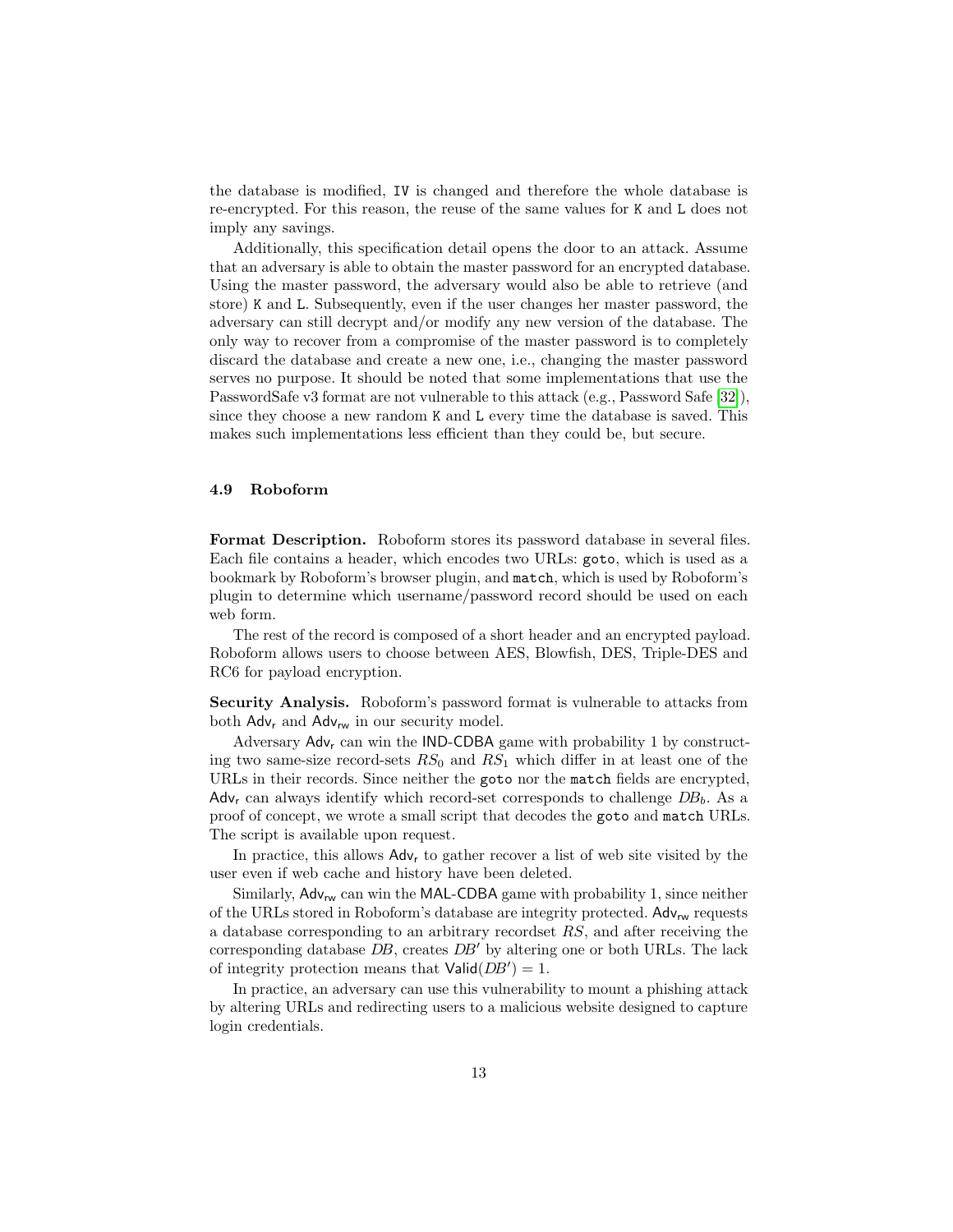|                             | Read-Only Attacker<br>(IND-CDBA) | Read-Write Attacker<br>(MAL-CDBA) |
|-----------------------------|----------------------------------|-----------------------------------|
| Google Chrome               | $\times$                         | $\times$                          |
| Mozilla Firefox             | X                                | $\times$                          |
| Microsoft Internet Explorer | X                                | $\times$                          |
| 1Password                   | $\times$                         | $\times$                          |
| $KDB$ (aka KeePass 1.x)     | X                                | $\times$                          |
| $KDBX4$ (aka KeePass 2.x)   |                                  | $\times$                          |
| PINs                        |                                  | $\times$                          |
| PasswordSafe v3             |                                  |                                   |
| Roboform                    | ×                                | ×                                 |

<span id="page-13-1"></span>Table 2. Vulnerabilities overview. This table shows, for each format, whether it is secure  $(\checkmark)$  or broken  $(\times)$  in the two security games IND-CDBA and MAL-CDBA, defined in Section [3.](#page-2-0) <sup>1</sup>PasswordSafe v3 is secure in our model but with an interesting design flaw (see Section [4.8\)](#page-11-0).

## <span id="page-13-0"></span>5 Discussion

Table [2](#page-13-1) summarizes the result of our security analysis. Almost all the formats are vulnerable to attack either in the IND-CDBA or MAL-CDBA security model, or both. What does that mean for the use of these formats in practice? The answer depends on the security provided by the storage mechanism that hosts the password database. We divide the database formats into three classes: Class I: those that can be used on an insecure storage medium. According to our analysis, the only format in this class is PasswordSafe v3; Class II: those that can be used if the underlying storage mechanism provides integrity and data authenticity. This class contains KDBX4 and PINs; and *Class III*: those that can be used securely only if the underlying storage provides integrity, authenticity and secrecy. This class contains the remaining formats.

Class I password managers can be used safely without any special considerations, except for one caveat with PasswordSafe v3 described in Section [4.8.](#page-11-0) To safely use Class II password managers in practice, users should make sure never to rely on any information in the database that could have been changed by a malicious adversary. For example, if privacy is not a concern and the password database is kept on, e.g., a read-only smart card, KDBX4 and PINs can be used to securely store passwords.

There is nothing inherently wrong with storing passwords in a Class III password manager, e.g., an unencrypted text file, as long as the user is made aware that the format provides no secrecy, integrity or authenticity. In fact, if the user is taking additional steps to store an unencrypted password database on a secure medium (e.g., an encrypted file system) this may be a perfectly safe approach. As an example, Google Chrome stores passwords in a database format that is not designed to provide security. To use the Google Chrome password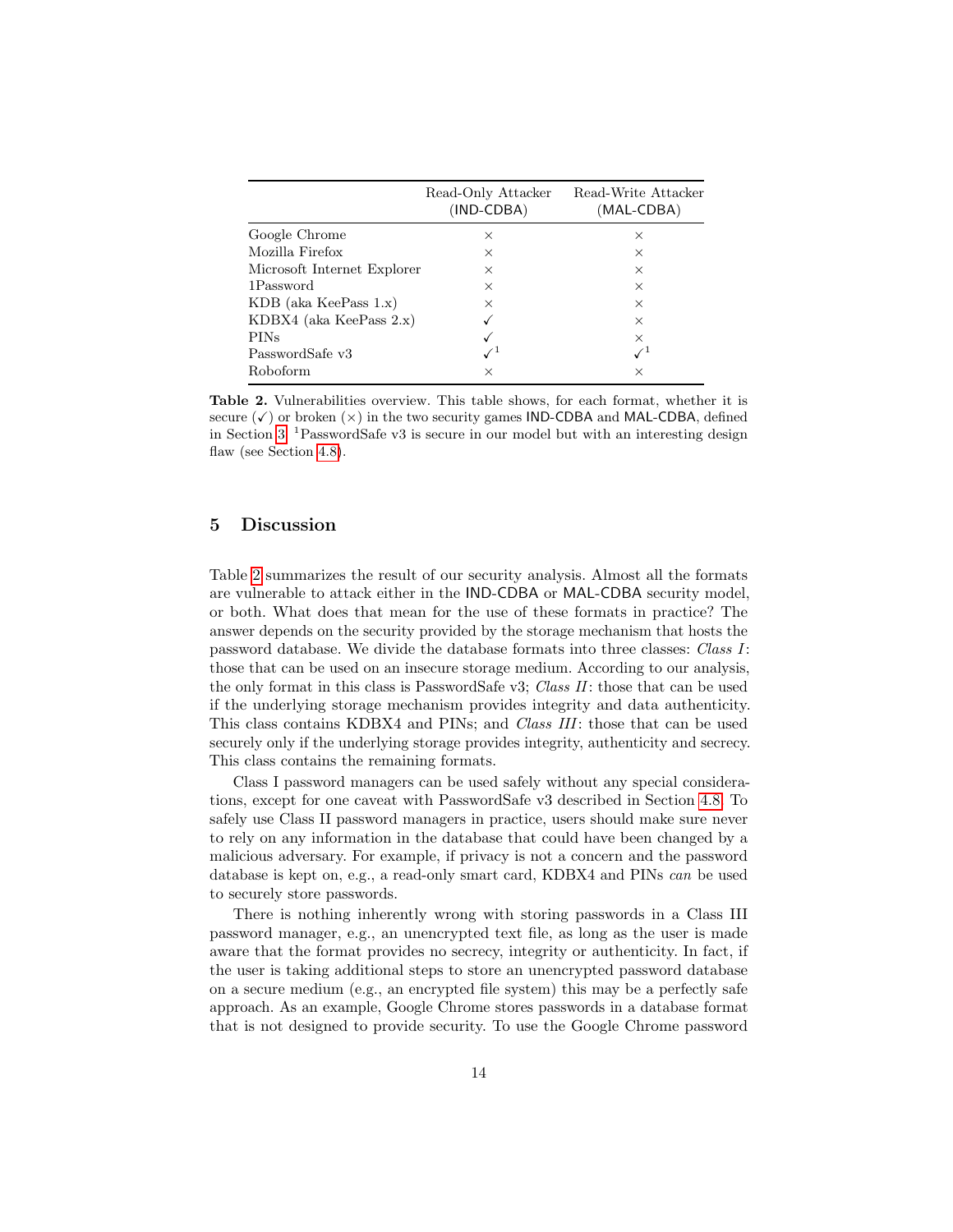manager in practice, users should completely prevent access to the database from any unauthorized party (e.g., other users of the same machine).

It seems fair to require that a password manager that asks users to authenticate themselves with a password, at least provides secrecy and data authenticity. This is currently only achieved by a single password database format, namely PasswordSafe v3. As a general rule, a password manager should be explicit about the security offered by the underlying database format.

# <span id="page-14-0"></span>6 Related Work

Although the concept of a password manager is well known and used by people all over the world, there is very little scientific literature on the subject.

In 2003 Luo and Henry proposed a method for protecting multiple accounts [\[25\]](#page-16-23). Their solution requires a user to remember only one password, called a common password, to access any of a number of accounts. The authors propose a Web based implementation with a password calculator written in JavaScript.

In an attempt to solve the same problem, Blasko published an IBM Research Report in 2005 [\[8\]](#page-15-7) proposing a Wristwatch-Computer Based Password-Vault. Blasko describes the design and implementation of a wearable computer with wireless connectivity, processing, input, and display capabilities, that is meant to store a users passwords for different services.

A year later, Gaw and Felten published a study of Password Management Strategies for Online Accounts [\[16\]](#page-16-12). The authors studied how many passwords 49 undergraduates had, and how often they reused these passwords. At that time about 38% of the people participating in the study used password managers. More than two thirds of those used online, web based password managers. With the inclusion of password managers in popular browsers, that number is presumably significantly higher today.

In 2009 Englert and Shah published a paper on the Design and Implementation of a secure Online Password Vault [\[12\]](#page-16-24). This works describes an architecture where encryption and decryption is done locally on the user's machine but storage done online.

Bonneau and Preibusch reported results of, what they claim is, the first largescale empirical analysis of password implementations deployed on the Internet [\[9\]](#page-16-25). This study included 150 websites which offer free user accounts for a variety of purposes, including the most popular destinations on the web and a random sample of e-commerce, news, and communication websites. This work does not deal directly with password managers but the findings support the claim that many online services use poor practices when dealing with user credentials. This serves to highlight the need for password managers and consequently, the need for secure password manager database formats.

In [\[5\]](#page-15-8), Belenko and Sklyarov analyze the security of several password manager applications running on iOS and BlackBerry smartphones. Their analysis focuses on a passive adversary, who is able to access a password database at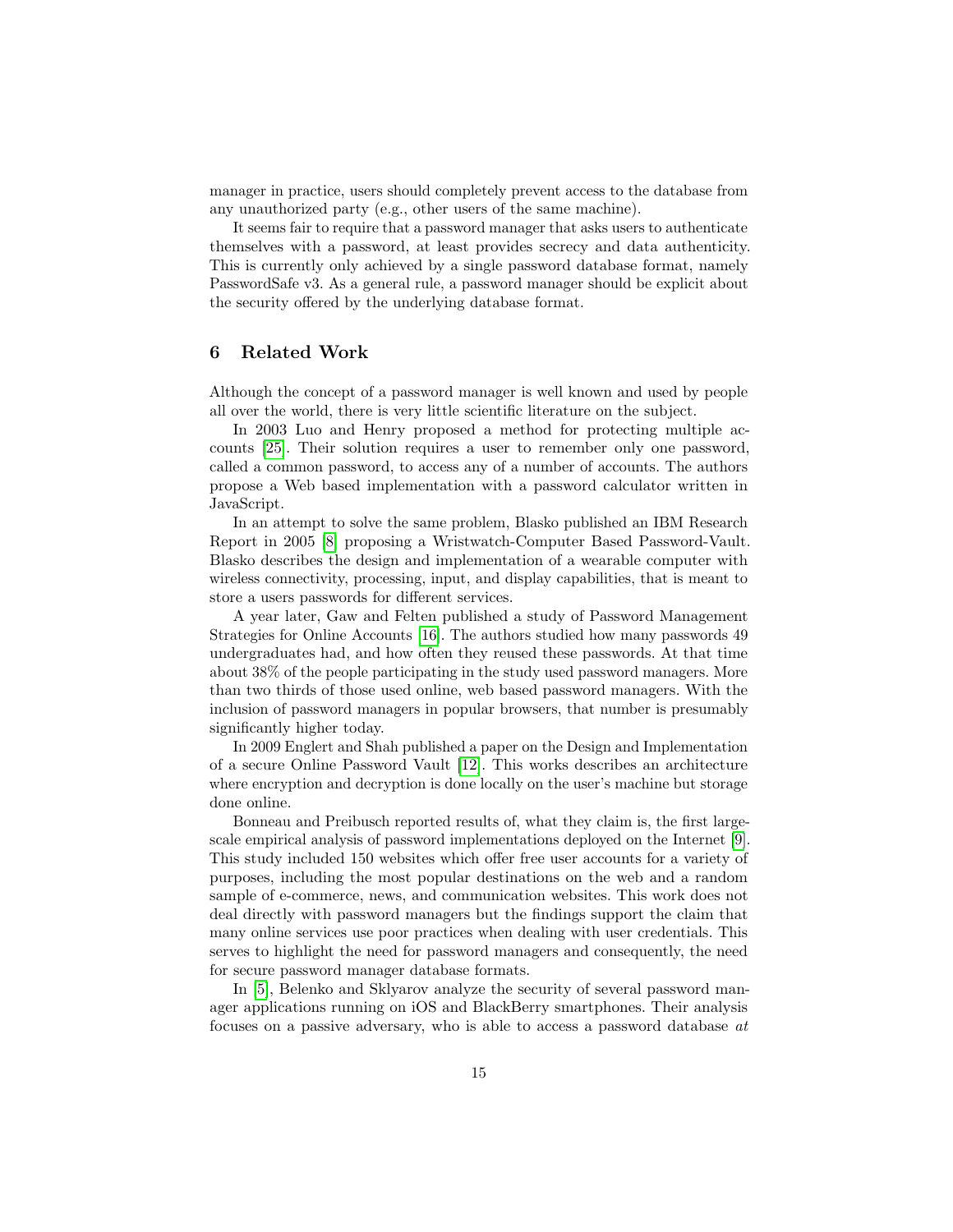rest. The goal of the adversary is to determine the database master password, and therefore access the protected data. The authors show that most password managers either force the user to protect the database using a short (four digit) PIN, or do not use expensive key derivation functions to compute the database encryption/decryption key from the master password. This allows an adversary to perform password recovery attacks relatively short time for low-entropy passwords.

# <span id="page-15-3"></span>7 Conclusion

Password managers are critical pieces of software used to securely store sensitive information. This paper presents the first rigorous analysis of the storage formats used by popular password managers.

We defined two realistic security models, designed to represent the capabilities of real-world attacks. One for passive and one for active attackers. We analyzed popular password manager database formats in our security models; for each vulnerable format, we provided a formal argument for why it is broken. We also showed what the theoretical vulnerability means in terms of practical attacks. Additionally, when a database format was found to be secure, we provided a formal proof.

Unfortunately, most formats turned out to be broken even against very weak adversaries. For this reason, users should carefully consider whether a particular database format is acceptable for storing data in the cloud, on a USB drive or on a machine shared with other users.

Finally, our works shows that it is indeed possible to construct a format that provides security, usability and low computation and storage overhead, using standard cryptographic tools.

# References

- <span id="page-15-0"></span>1. 1Password. Automatic Syncing Using Dropbox. [http://help.agilebits.com/](http://help.agilebits.com/1Password3/cloud_syncing_with_dropbox.html) [1Password3/cloud\\_syncing\\_with\\_dropbox.html](http://help.agilebits.com/1Password3/cloud_syncing_with_dropbox.html).
- <span id="page-15-1"></span>2. AgileBits, Inc. 1password. <https://agilebits.com/onepassword>.
- <span id="page-15-5"></span>3. AgileBits, Inc. 1password agile keychain design. [http://help.agilebits.com/](http://help.agilebits.com/1Password3/agile_keychain_design.html) [1Password3/agile\\_keychain\\_design.html](http://help.agilebits.com/1Password3/agile_keychain_design.html).
- <span id="page-15-2"></span>4. B. Pellin. Keepassdroid. <http://www.keepassdroid.com>.
- <span id="page-15-8"></span>5. A. Belenko and D. Sklyarov. "Secure Password Managers" and "Military-Grade Encryption" on Smartphones: Oh, Really? Technical report, Elcomsoft Co. Ltd., 2012. <http://www.elcomsoft.com/WP/BH-EU-2012-WP.pdf>.
- <span id="page-15-4"></span>6. M. Bellare and C. Namprempre. Authenticated Encryption: Relations among Notions and Analysis of the Generic Composition Paradigm. J. Cryptology, 21(4), 2008.
- <span id="page-15-6"></span>7. D. Bernstein. The Salsa20 Family of Stream Ciphers. In New Stream Cipher Designs - The eSTREAM Finalists. Springer-Verlag, 2008.
- <span id="page-15-7"></span>8. G. Blasko, C. Narayanaswami, and M. Raghunath. A Wristwatch-Computer Based Password-Vault. Technical report, IBM Research Division, 2005.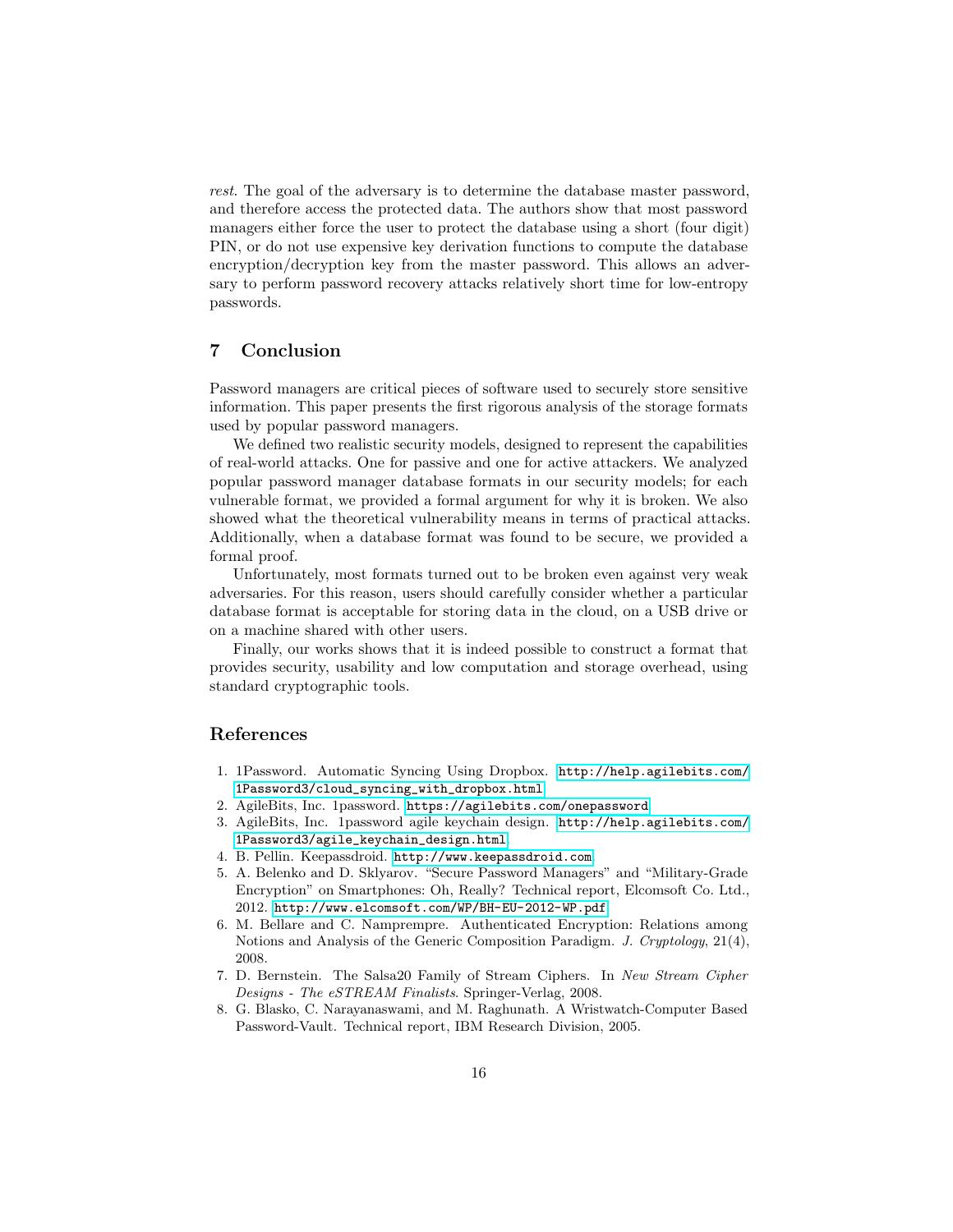- <span id="page-16-25"></span>9. J. Bonneau and S. Preibusch. The Password Thicket: Technical and Market Failures in Human Authentication on the Web. Information Security, 8(1), 2010.
- <span id="page-16-20"></span>10. I. Damgaard and J. Nielsen. Expanding Pseudorandom Functions; or: From Known-Plaintext Security to Chosen-Plaintext Security. In CRYPTO 2002, 2002.
- <span id="page-16-0"></span>11. R. Dhamija, J Tygar, and M. Hearst. Why Phishing Works. In SIGCHI conference on Human Factors in computing systems, New York, NY, USA, 2006. ACM.
- <span id="page-16-24"></span>12. B. Englert and P. Shah. On the Design and Implementation of a secure Online Password Vault. In ICHIT 09. ACM Press, 2009.
- <span id="page-16-11"></span>13. F. Pilhofer. Password Gorilla. <http://www.fpx.de/fp/Software/Gorilla/>.
- <span id="page-16-22"></span>14. N. Ferguson. AES-CBC + Elephant diffuser A Disk Encryption Algorithm for Windows Vista. Technical report, Microsoft Research, 2006.
- <span id="page-16-19"></span>15. P. Gasti and K. Rasmussen. On The Security of Password Manager Database Formats. Technical report, UCI, 2012. Available from Cryptology ePrint Archive <http://eprint.iacr.org>.
- <span id="page-16-12"></span>16. S. Gaw and E. Felten. Password Management Strategies for Online Accounts. In SOUPS '06, Pittsburgh, PA, USA., 2006. ACM Press.
- <span id="page-16-18"></span>17. GNU zip. The GZIP homepage. <http://www.gzip.org/>.
- <span id="page-16-5"></span>18. Google. Get a fast, free web browser. <https://www.google.com/chrome/>.
- <span id="page-16-14"></span>19. Google. Protect your synced data. [http://support.google.com/chrome/bin/](http://support.google.com/chrome/bin/answer.py?hl=en&answer=1181035) [answer.py?hl=en&answer=1181035](http://support.google.com/chrome/bin/answer.py?hl=en&answer=1181035).
- <span id="page-16-1"></span>20. A. Herzberg. Why Johnny can't Surf (Safely)? Attacks and Defenses for Web Users. Computers  $\mathcal B$  Security, 28(1-2), 2009.
- <span id="page-16-26"></span>21. J. Katz and Y. Lindell. Introduction to Modern Cryptography. Chapman & Hall/CRC, 2008.
- <span id="page-16-13"></span>22. J. Katz and M. Yung. Unforgeable Encryption and Chosen Ciphertext Secure Modes of Operation. In *In FSE 00*. Springer-Verlag, 2000.
- <span id="page-16-8"></span>23. KeePass – A Free and Open-source Password Manager. <http://keepass.info/>.
- <span id="page-16-3"></span>24. KeePassDroid. Dropbox and KeePassDroid. [http://blog.keepassdroid.com/](http://blog.keepassdroid.com/2010/06/dropbox-and-keepassdroid.html) [2010/06/dropbox-and-keepassdroid.html](http://blog.keepassdroid.com/2010/06/dropbox-and-keepassdroid.html).
- <span id="page-16-23"></span>25. H. Luo and P. Henry. A Common Password Method for Protection of Multiple Accounts. In International Symposium on Personal, Indoor and Mobile Radio Communication, 2003.
- <span id="page-16-16"></span>26. M. Frazier. Sync Firefox from the Command Line. [http://www.linuxjournal.](http://www.linuxjournal.com/content/sync-firefox-command-line) [com/content/sync-firefox-command-line](http://www.linuxjournal.com/content/sync-firefox-command-line).
- <span id="page-16-4"></span>27. M. Vanhove. Kypass. [http://itunes.apple.com/us/app/kypass/id425680960?](http://itunes.apple.com/us/app/kypass/id425680960?mt=8)  $mt = 8$ .
- <span id="page-16-7"></span>28. Microsoft. Internet Explorer 9. [http://windows.microsoft.com/en-us/](http://windows.microsoft.com/en-us/internet-explorer/products/ie/home) [internet-explorer/products/ie/home](http://windows.microsoft.com/en-us/internet-explorer/products/ie/home).
- <span id="page-16-17"></span>29. Microsoft Dev Center. CryptProtectData function. [http://msdn.microsoft.com/](http://msdn.microsoft.com/en-us/library/windows/desktop/aa380261(v=vs.85).aspx) [en-us/library/windows/desktop/aa380261\(v=vs.85\).aspx](http://msdn.microsoft.com/en-us/library/windows/desktop/aa380261(v=vs.85).aspx).
- <span id="page-16-6"></span>30. Mozilla. Firefox. <http://www.mozilla.org/>.
- <span id="page-16-15"></span>31. Mozilla. Firefox Sync for Mobile. <http://www.mozilla.org/en-US/mobile/sync/>.
- <span id="page-16-10"></span>32. Password Safe – Simple & Secure Password Management. [http://passwordsafe.](http://passwordsafe.sourceforge.net/) [sourceforge.net/](http://passwordsafe.sourceforge.net/).
- <span id="page-16-21"></span>33. Password Safe V3 Database Format. [http://passwordsafe.svn.sourceforge.](http://passwordsafe.svn.sourceforge.net/viewvc/passwordsafe/trunk/pwsafe/pwsafe/docs/) [net/viewvc/passwordsafe/trunk/pwsafe/pwsafe/docs/](http://passwordsafe.svn.sourceforge.net/viewvc/passwordsafe/trunk/pwsafe/pwsafe/docs/).
- <span id="page-16-9"></span>34. PINs, Secure Passwords Manager. [http://www.mirekw.com/winfreeware/pins.](http://www.mirekw.com/winfreeware/pins.html) [html](http://www.mirekw.com/winfreeware/pins.html).
- <span id="page-16-2"></span>35. Portable Apps. Keepass password safe portable. [http://portableapps.com/apps/](http://portableapps.com/apps/utilities/keepass_portable) [utilities/keepass\\_portable](http://portableapps.com/apps/utilities/keepass_portable).